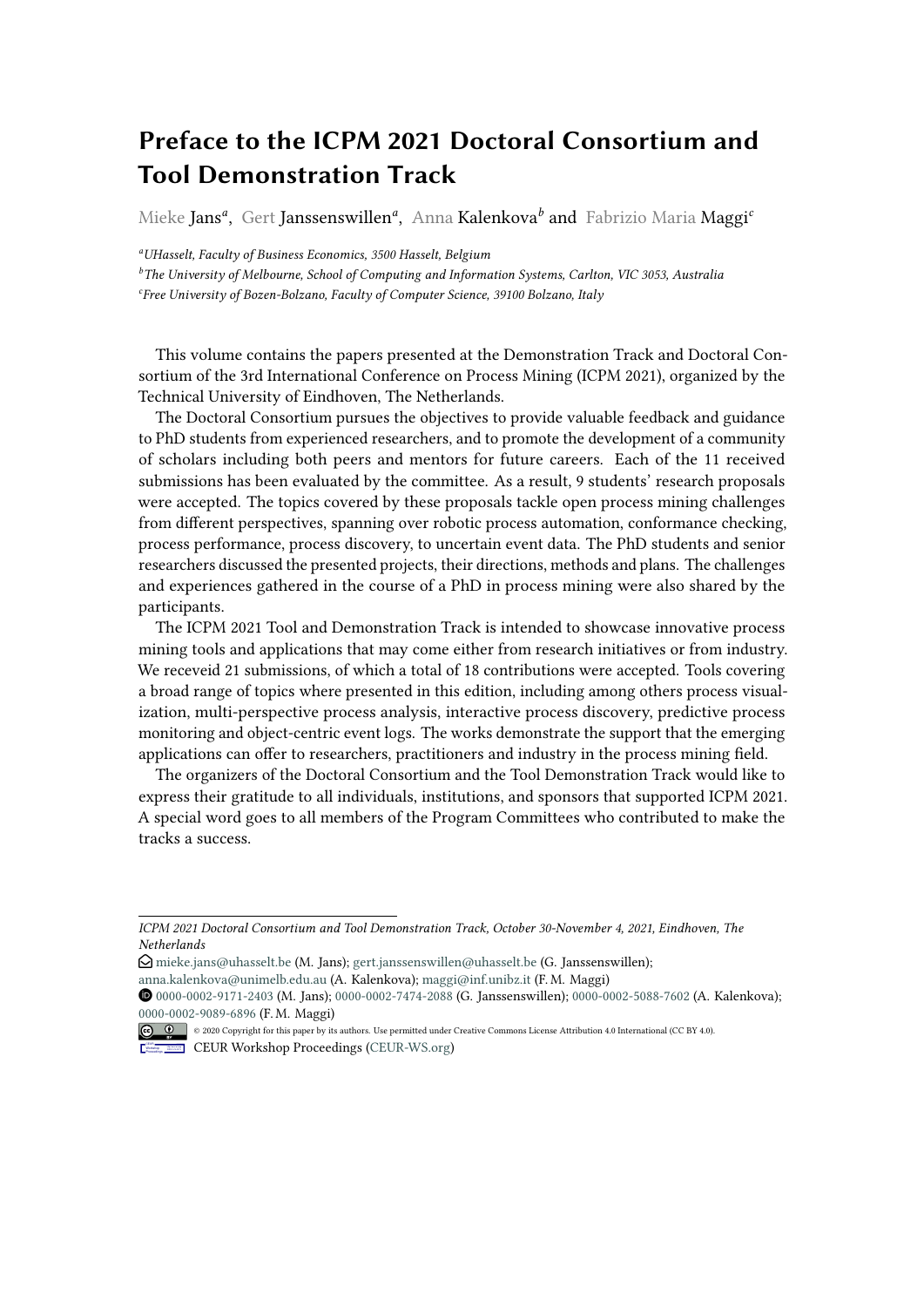# **Organisation**

### **Doctoral Consortium**

#### **Chairs**

| Mieke Jans           | Hasselt University, Belgium             |
|----------------------|-----------------------------------------|
| Fabrizio Maria Maggi | Free University of Bozen-Bolzano, Italy |

### **Program Committee**

| Wil M.P. van der Aalst   | RTWH Aachen, Germany                           |
|--------------------------|------------------------------------------------|
| Rafael Accorsi           | PwC, Switzerland                               |
| Josep Carmona            | Universitat Politècnica de Catalunya, Spain    |
| Benoît Depaire           | Hasselt University, Belgium                    |
| Henrik Leopold           | Kühne Logistics University, Germany            |
| Felix Mannhardt          | Technical University of Eindhoven, Netherlands |
| Jan Mendling             | Humboldt University Berlin, Germany            |
| Mathias Weidlich         | Humboldt University Berlin, Germany            |
| Jan Martijn van der Werf | Utrecht University, The Netherlands            |
|                          |                                                |

## **Tool Demonstration Track**

#### **Chairs**

| Gert Janssenswillen | Hasselt University, Belgium            |
|---------------------|----------------------------------------|
| Anna Kalenkova      | The University of Melbourne, Australia |

### **Program Committee**

| Amine Abbad Andaloussi      | University of St Gallen, Switzerland                |
|-----------------------------|-----------------------------------------------------|
| <b>Abel Armas Cervantes</b> | The University of Melbourne, Australia              |
| Andrea Burattin             | Technical University of Denmark, Denmark            |
| Thomas Chatain              | LSV, ENS Paris-Saclay, Cachan, France               |
| Johannes De Smedt           | Katholieke Universiteit Leuven, Belgium             |
| Jochen De Weerdt            | Katholieke Universiteit Leuven, Belgium             |
| Pavlos Delias               | International Hellenic University, Greece           |
| Benoît Depaire              | Hasselt University, Belgium                         |
| Claudio Di Ciccio           | Sapienza University of Rome, Italy                  |
| Chiara Di Francescomarino   | Fondazione Bruno Kessler-IRST, Italy                |
| Dirk Fahland                | Eindhoven University of Technology, The Netherlands |
| Luciano García-Bañuelos     | Tecnológico de Monterrey, Mexico                    |
|                             |                                                     |